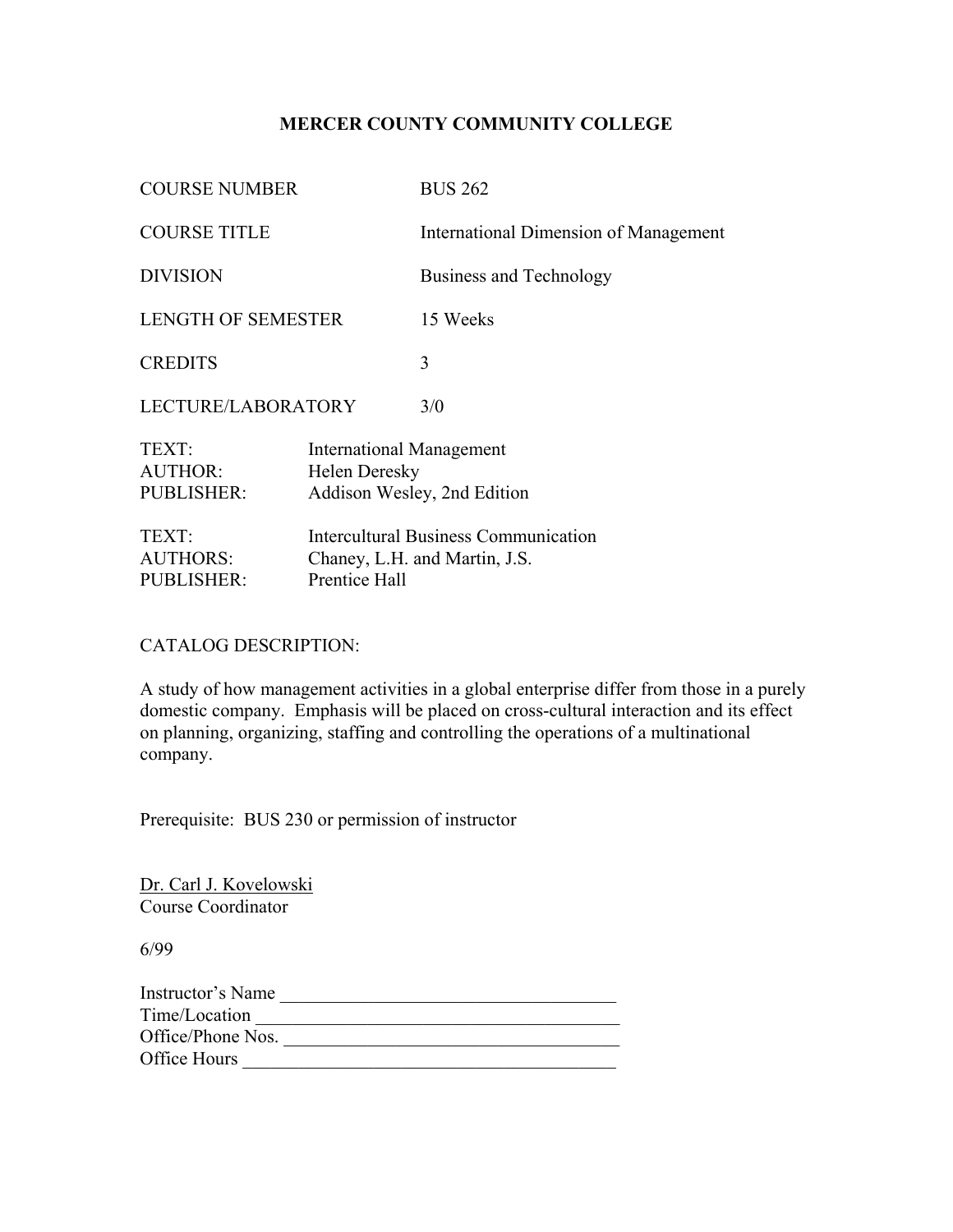The Global Environment: Introduction to International Management Week 1-4

- A. Student preparation: Read: H. Deresky, Chapters 1, 2 L. Chaney, Chapters 1, 2
- B. Objectives:
	- 1. To understand how to manage effectively across culture, managers require skills beyond those required to manage in home country.
	- 2. To orient students about the impact of culture on international management.

### International Strategy Weeks 5 and 6

- A. Student preparation: Read: H. Deresky, Chapters 5, 6
- B. Objectives:
	- 1. To understand the opportunities and threat that cause firms to internationalize their operation.
	- 2. Discuss the strategic approaches used by multinational corporation.

#### Cross-cultural Communication and Process of Transmitting Information Weeks 7-9

- A. Student preparation: Read: H. Deresky, Chapters 3, 4 L. Chaney, Chapters 3-6
- B. Objectives:
	- 1. Discuss the cultural and language barriers and the ways of dealing with them.
	- 2. To understand that the international manager cannot generally be effective if they do not possess strong cross-cultural communication skills.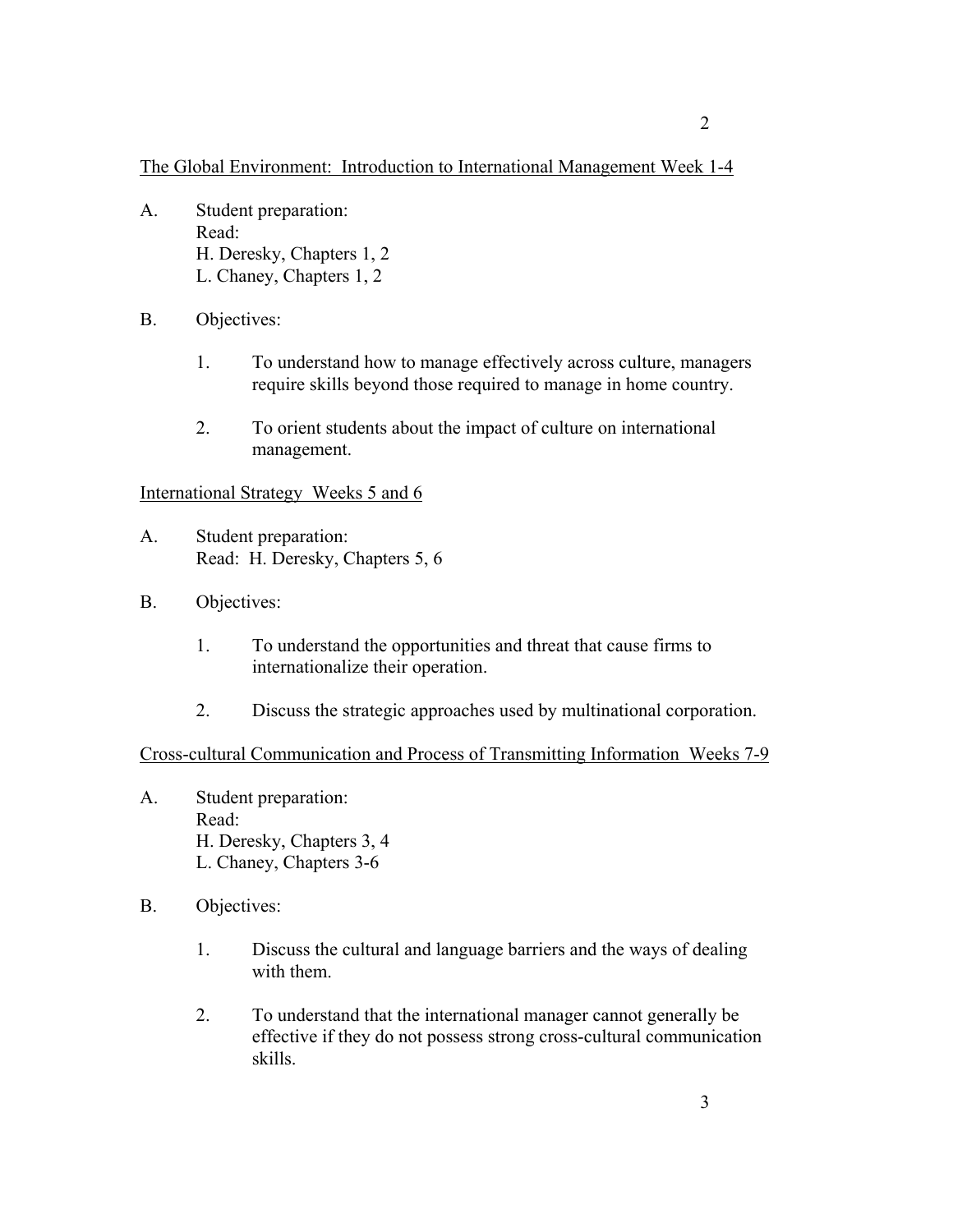Organizing International Enterprises Weeks 9-11

- A. Student preparation: Read: H. Deresky, Chapters 7-9
- B. Objectives:
	- 1. To discuss contemporary thinking on the structuring of international organizations.
	- 2. To understand problems in selecting the most effective managers to staff the firm's international operations.

### Cross-cultural Coordinating and Cross-cultural Decision Making Weeks 10-15

- A. Student preparation: Read: H. Deresky, Chapters 10-12 L. Chaney, Chapters 7-12
- B. Objectives:
	- 1. To discuss the decision-making process in a cross-cultural content.
	- 2. To understand the ways negotiating styles vary across cultures.

Suggested sources for paper/further reading:

| <b>Business Week</b>     |                |
|--------------------------|----------------|
| Economists               | Fortune        |
| Wall Street Journal      | Time           |
| US News and World Report | New York Times |
|                          |                |

Grading Schedule:

| Test #1                    | 25 |    |
|----------------------------|----|----|
| Test #2                    | 25 |    |
| Test $#3$                  | 25 |    |
| Final Term Project         |    | 20 |
| <b>Class Participation</b> |    |    |
|                            |    |    |